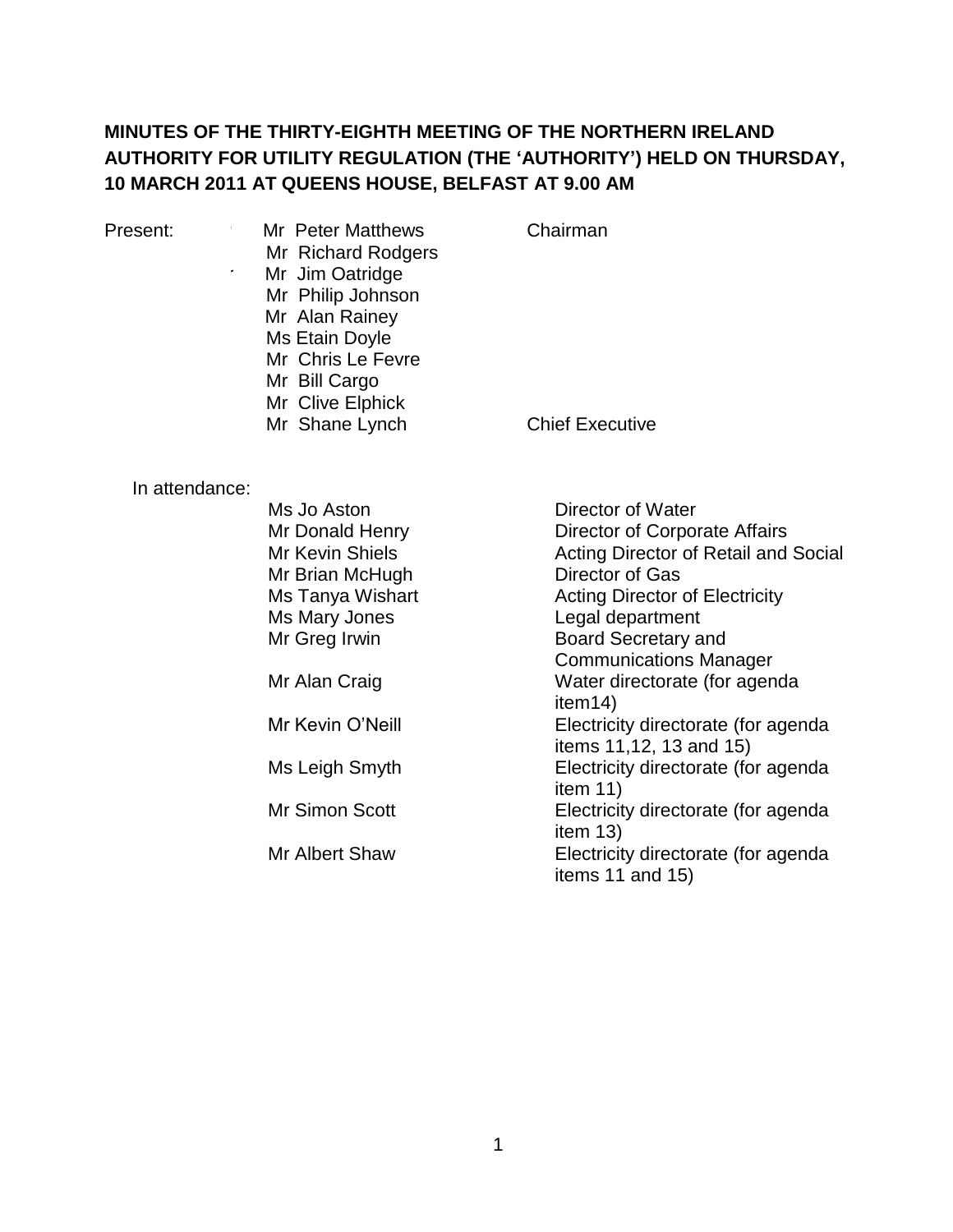#### **1. APOLOGIES FOR ABSENCE**

None

### **2. FIRE DRILL**

The Board Members were informed of the evacuation procedures which apply at Queens House in the event of a fire.

# **3. DECLARATIONS OF INTEREST**

Chris Le Fevre indicated that he had been working for Poyry on the Transmission price control in Great Britain.

# **4. MINUTES OF THE PREVIOUS MEETINGS**

The minutes of the board meetings on 10 February (subject to one minor amendment) and 25 February/ 2 March were agreed.

# **5. ACTION POINTS FROM THE PREVIOUS MEETING**

The Action Points from the board meeting on 10 February were reviewed.

The Chairman, on behalf of the board, recorded his thanks to those staff that had been involved in producing the recent investigation report on NI Water's handling of the freeze/thaw incident. It was agreed that a meeting between the executive and nonexecutive directors of NI Water and the Authority should be organised at the earliest opportunity. The meeting would focus on implementing the action plan outlined in the investigation report. It was also agreed that the implementation of the investigation report action plan would be a standing item on the Authority's agenda.

# **6. CHIEF EXECUTIVE'S REPORT**

(a) The Chief Executive presented his report and identified several areas for discussion.

An update and electricity and gas tariffs was provided. A query on the risks associated with forward purchase on wholesale energy markets was addressed. The board discussed competition in the domestic gas market in the Greater Belfast area. This included discussion on the price differentials being provided by suppliers and developments to enable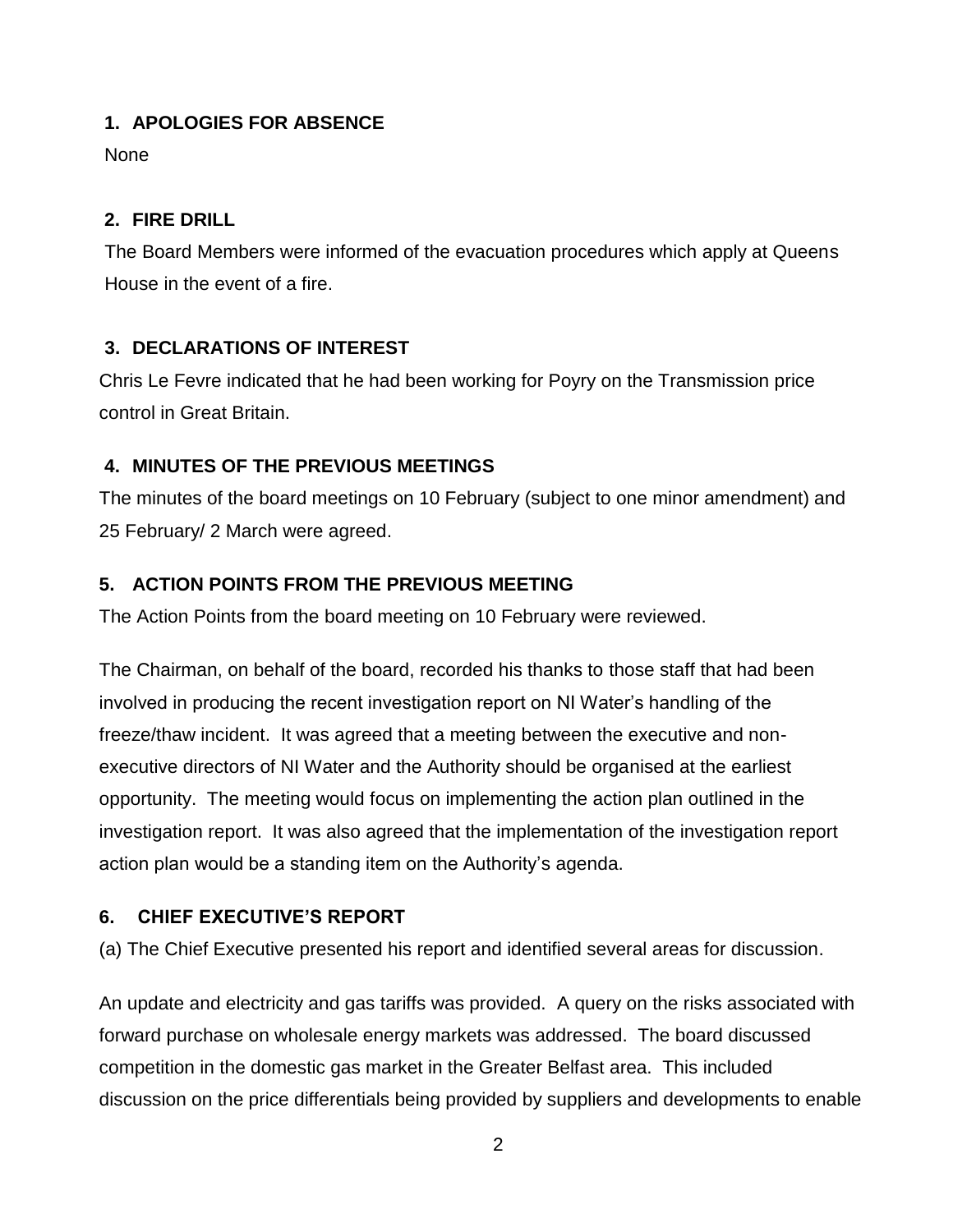consumer switching. The board was also briefed on the option of delaying the conclusion of the gas tariff review, owing to volatility in the wholesale energy markets.

Board members were also briefed on developments relating to the Common Arrangements for Gas (CAG) project. It was noted that discussions on a security of supply issue were being progressed separately while the CAG workplan was being prepared for publication. The board endorsed this approach.

There was also a brief discussion on the Authority's briefing to the Assembly's Enterprise, Trade and Investment committee on 3 March.

It was noted that the Authority had been engaging with Ofgem to agree a Memorandum of Understanding. The board encouraged the executive to agree the MoU as soon as possible.

The Chairman, in reflecting on reaction to the recent investigation report on NI Water, raised specific issues (such as in relation to direct river abstraction), which required further consideration. It was agreed that the Authority would raise these issues with the appropriate authorities.

(b) The Director of Corporate Affairs presented the Finance and Performance report for consideration and approval. An update on the budget position was provided. A query related to invoicing was addressed. A discussion on the risk register led to further amendments to the document. The resourcing of the recent water investigation was discussed and a query about trade effluent appeals was also discussed.

#### **7. REPORTS FROM BOARD SUB-COMMITTEES/ADVISORY GROUPS**

#### **Cross Utility BAG**

The Chairperson of the Cross Utility BAG, Etain Doyle, provided a report on this group's last meeting, on 10 February. The focus of the meeting was on Project Zeus papers associated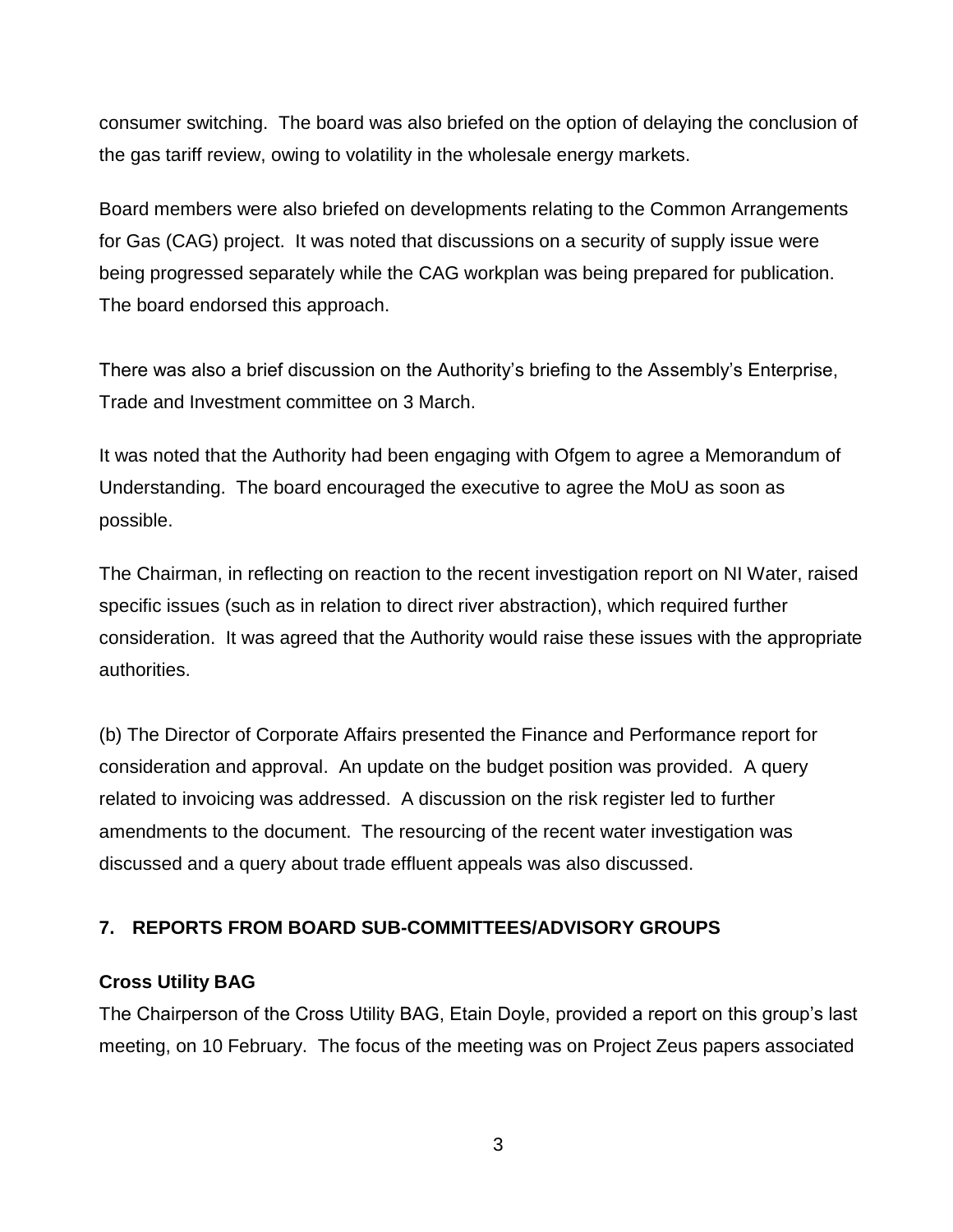with price caps and incentivisation. It was noted that the Cross Utility BAG would discuss emergency planning at its next meeting.

#### **SEM Committee**

The Acting Director of Electricity provided a high level update on current SEM policy matters, identified key consumer risks and identified key policy decisions to be made by the SEM Committee over the coming months. In particular, she briefed the Board on the progress of the judicial review in relation to the Irish carbon levy, acquisitions, an inquiry by MMU, regional integration and the SEMO price control.

#### **8 NETWORK FINANCE**

The Board briefly discussed the purchase of NIE Transmission and Distribution by ESB. A discussion also took place on next steps regarding the Authority's consultation on financing networks. It was agreed that the Cross Utility BAG would discuss financing networks atb a future meeting.

### **9 BRIGHT IDEAS**

Further progress was noted on the project with scouting organisations.

#### **10 DRAFT BUDGET 2011/12**

The Director of Corporate Affairs presented the draft budget 2011/12 for consideration and approval for the board.

The Chairman of the Audit Committee, Jim Oatridge, reported on that committee's consideration of the draft budget at its February meeting. He stated that, following a review of the draft budget, the Audit Committee was content to recommend the budget to the Board.

The view of directors on relevant aspects of the budget was sought. In particular, board members asked about the deliverability of major workstreams and the achievability of forward workplan targets within the proposed budget. On the latter point, board members noted that the Authority's draft budget for 2011-12 showed a further reduction.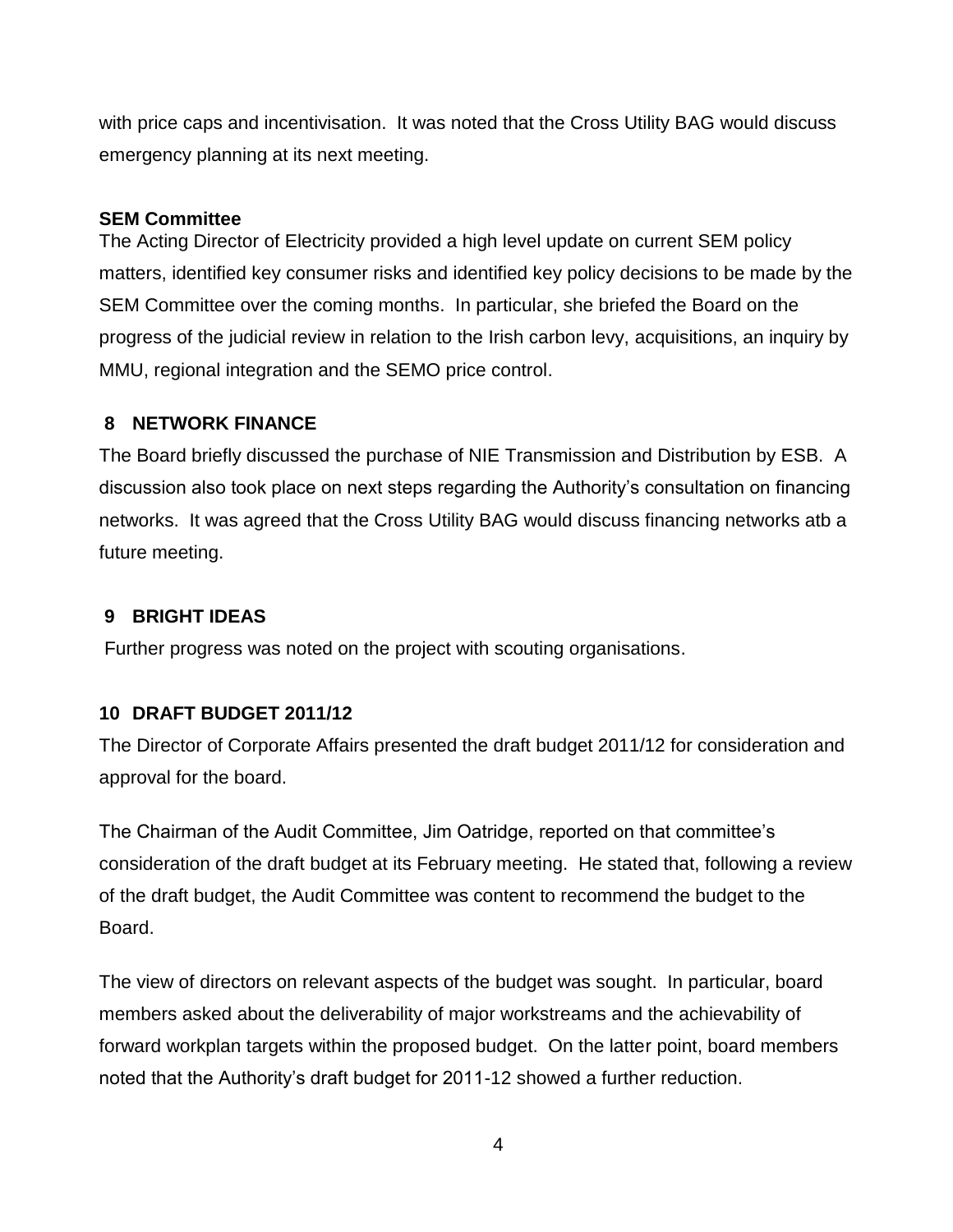With all issues clarified the board approved the draft budget.

### **11 SONI PRICE CONTROL**

Kevin O'Neill and Leigh Smyth presented a minded-to price control paper, following the conclusion of a public consultation, for System Operator of Northern Ireland (SONI) for the period 1 April 2010 – 30 September 2015. The presentation covered both the responses received to the consultation and considerations relating to allowed revenue.

A significant discussion ensued. Board members discussed the following areas: proposed staffing costs, the impact of renewable energy commitments on SONI costs, provisions for property costs, depreciation, the costs to consumers of the proposed price control revenue allowances and the benefits accruing to consumers from the price control provisions.

At the culmination of the discussion, the board was content to approve the minded-to position subject to amending the depreciation profile, inserting a clause in the licence relating to property transactions and the inclusion of summary outlining the impact on consumers in the final decision paper. It was noted that the final decision paper would be submitted to the board for approval during April.

# **12 CHARGES FOR CONNECTING GROUPS OF GENERATORS TO NI DISTRIBUTION SYSTEM**

Kevin O'Neill presented this paper which outlined proposals for a new connection charging methodology for connecting groups of generators to the Northern Ireland Distribution System. A briefing on the outcome of the consultation on the proposals was also provided.

The paper outlined options and recommended that Option 3, whereby each generator would pay in accordance with their share of the connection capacity, should be approved by the board.

Having given consideration to the options presented, and noting the consultation responses, the Board approved the development of a new connection methodology as described by Option 3.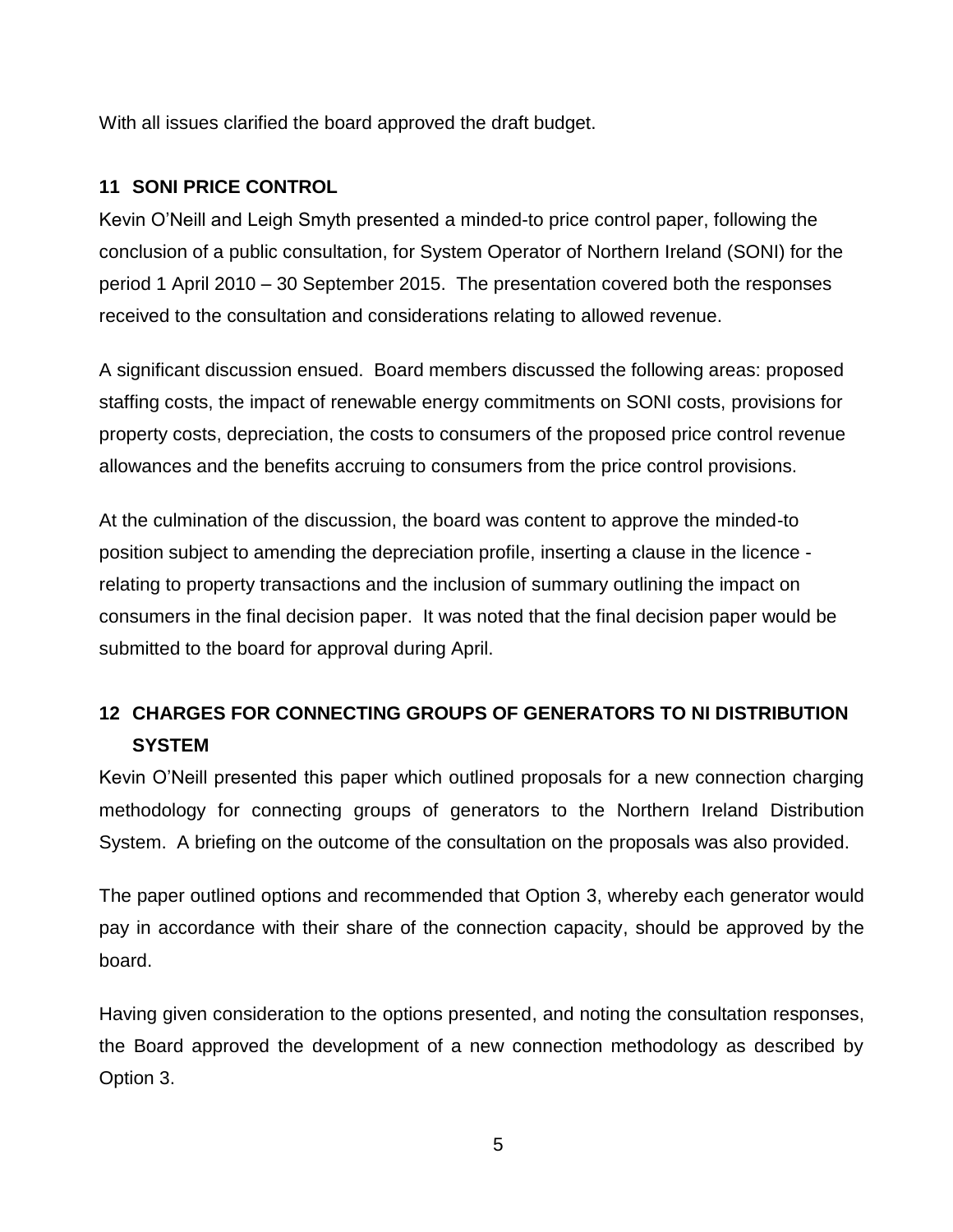# **13 ELECTRICITY LICENCE FEE METHODOLOGY**

Simon Scott introduced this paper and provided a briefing on the electricity licence fee methodology and the outcome of a recent public consultation on the issue, which sought views on the options for a permanent electricity fee methodology.

Board members clarified the options being considered. There was some discussion on the de-minimis annual fee for 'dormant 'licences, the threshold for a licence and clarification on the application of the retail price index.

Following the discussion, the Board agreed that Option 1 should be the chosen methodology (from 2011-12 onwards), which applied the methodology used in the current interim determination.

# **14 NI WATER SCHEME OF CHARGES**

Alan Craig presented this paper, which outlined progress on the scheme of charges and proposed that the board agree a delegation of responsibilities regarding the approval of the final scheme of charges.

Board members discussed the apportionment of charging between domestic and nondomestic customers, k factors relating to sewage and the comments received from the Reporter.

The Board approves a delegated authority to the Chief Executive and Director of Water to approve the final scheme of charges.

# **15 CONSULTATION ON CONNECTIONS POLICY**

Kevin O'Neill and Albert Shaw presented an update on a recent public consultation on connections policy.

A significant discussion ensued on the issue of contestability. Board members also discussed approaches to connections policy elsewhere.